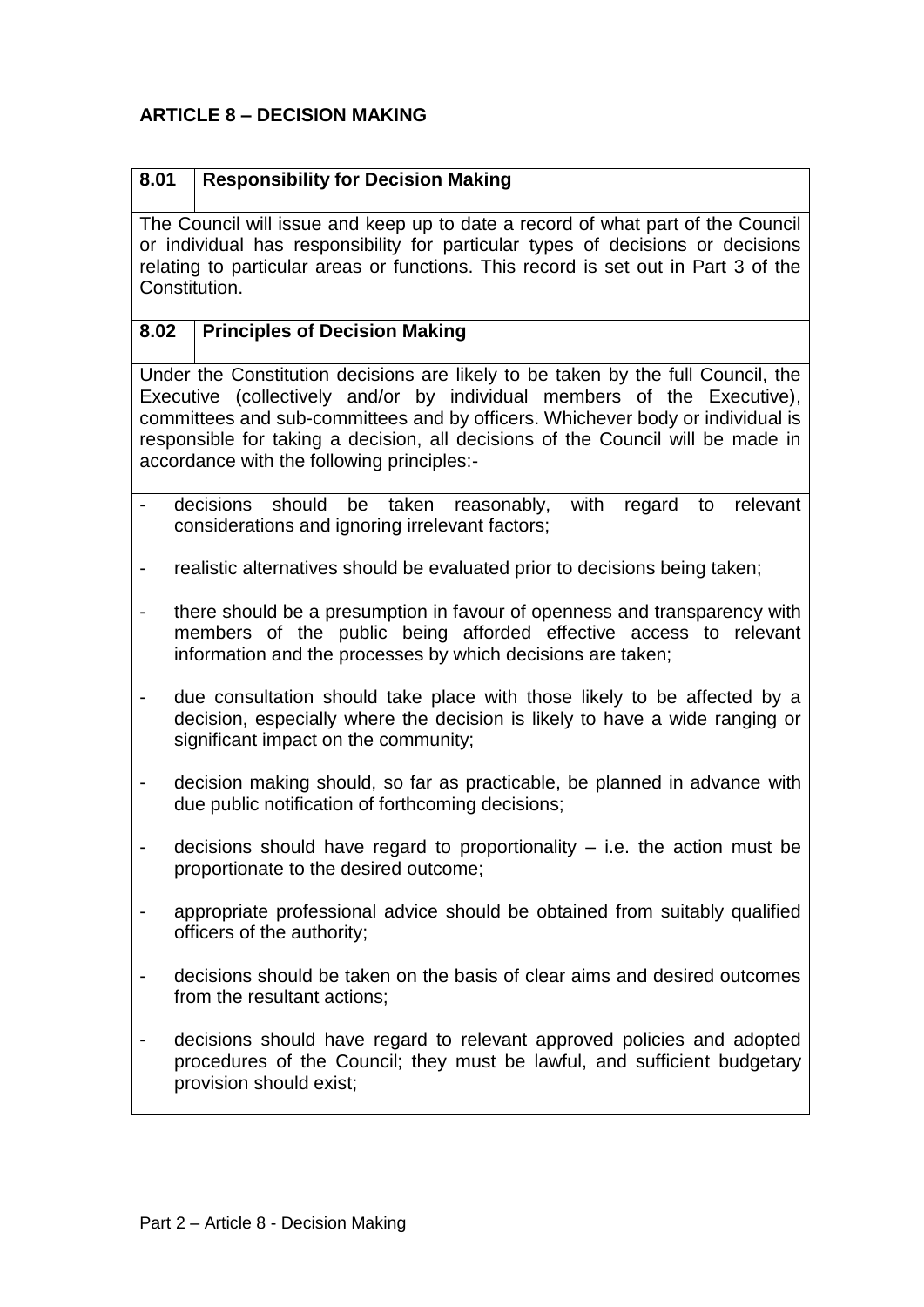- decisions taken must be formally recorded in accordance with the requirements of the Constitution; in respect of executive decisions, the formal record should state what options were considered and give the reasons for the decision taken.

In some cases (e.g. where urgent action is necessary or where confidential matters are under discussion) it may not be possible to fully comply with all of the above principles. Decision makers should satisfy themselves that they have been complied with so far as reasonably practicable in the circumstances.

|  | 8.03   Types of Decision |
|--|--------------------------|
|--|--------------------------|

 $\overline{\phantom{a}}$ 

| (a) | Decisions reserved to Full Council |
|-----|------------------------------------|
|-----|------------------------------------|

Decisions relating to the functions listed in Article 4.02 (Functions of the Full Council) will be made by the full Council and not be delegated.

| (b)                                                                                                                                                                                                                                       | <b>Key Decisions</b>                                                                                                                                                                                                                  |
|-------------------------------------------------------------------------------------------------------------------------------------------------------------------------------------------------------------------------------------------|---------------------------------------------------------------------------------------------------------------------------------------------------------------------------------------------------------------------------------------|
| (i)                                                                                                                                                                                                                                       | A 'key decision' means an executive decision which is likely either:                                                                                                                                                                  |
|                                                                                                                                                                                                                                           | to result in the local authority incurring expenditure which is, or<br>the making of savings which are, significant having regard to the<br>local authority's budget for the service or function to which the<br>decision relates; or |
|                                                                                                                                                                                                                                           | to be significant in terms of its effects on communities living or<br>working in an area comprising two or more wards in the area of<br>the local authority                                                                           |
| (ii)                                                                                                                                                                                                                                      | A decision taker may only make a key decision in accordance with the<br>requirements of the Executive Procedure Rules set out in Part 4 of this<br>Constitution.                                                                      |
| For the purpose of subsection (b) (i) above, the term 'significant' when applied<br>to expenditure or savings shall mean a sum more than £100,000 or such other<br>sum as may be specified in any enactment or other statutory provision. |                                                                                                                                                                                                                                       |
| 8.04                                                                                                                                                                                                                                      | <b>Decision making by the Full Council</b>                                                                                                                                                                                            |
| The Council meeting will follow the Council and Committee Procedures Rules<br>set out in Part 4 of this Constitution when considering any matter, subject to<br>Article 8.08                                                              |                                                                                                                                                                                                                                       |
| 8.05                                                                                                                                                                                                                                      | <b>Decision making by the Executive</b>                                                                                                                                                                                               |
| The Executive will follow the Executive Procedures Rules set out in Part 4 of<br>this Constitution when considering any matter, subject to Article 8.08                                                                                   |                                                                                                                                                                                                                                       |